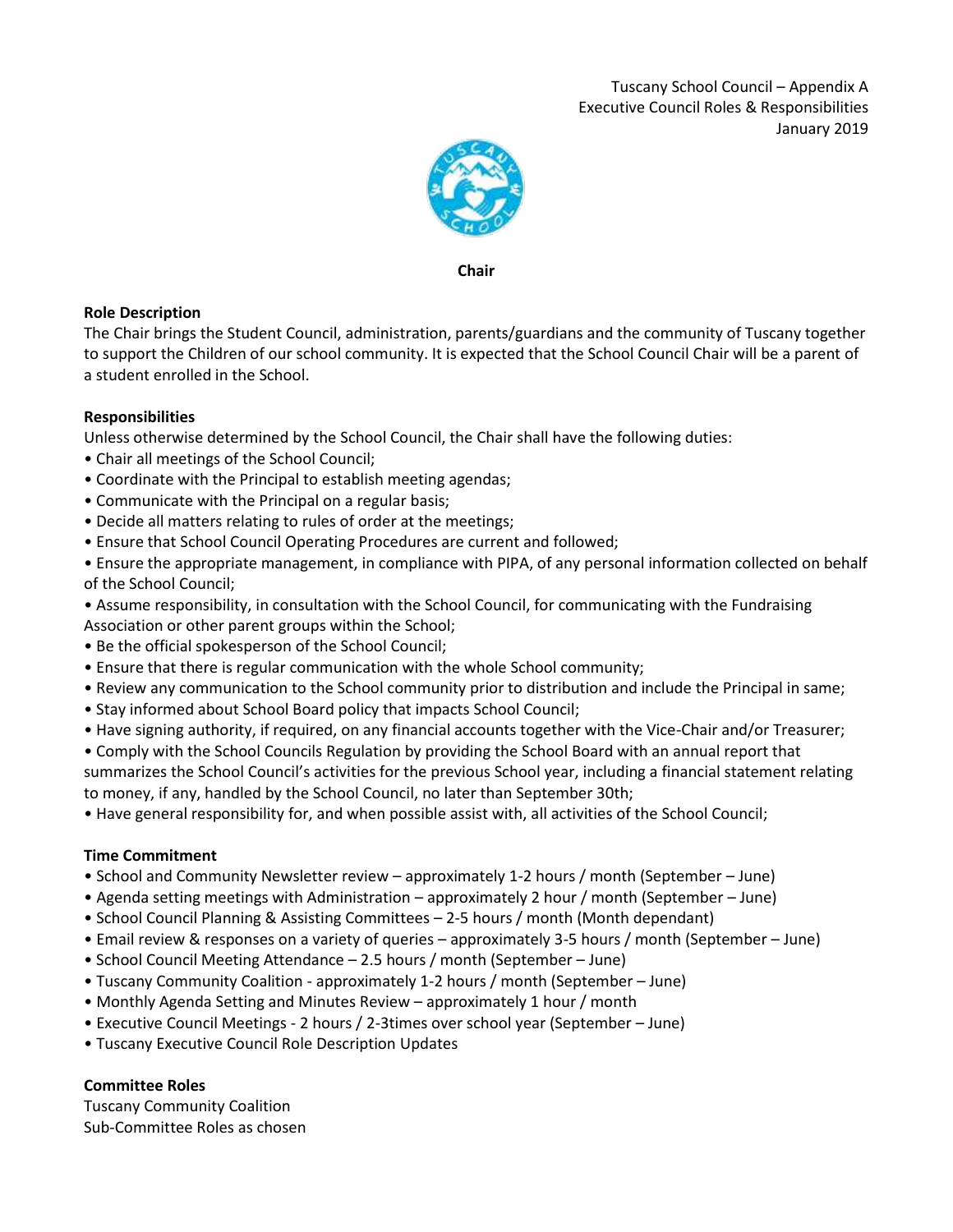#### **Vice Chair**

### **Role**

Provides support to the Chair, Student Council initiatives, to the Student Council, administration, parents/guardians and the community of Tuscany.

#### **Responsibilities**

Unless otherwise determined by the School Council, the Vice Chair shall have the following duties:

- In the event of resignation, incapacity or leave of absence of the Chair, fulfill the Chair's responsibilities;
- In the absence of the Chair, supervise the affairs and preside at any meetings of the School Council;
- Work with and support the Chair in agenda preparation;
- Ensure the appropriate management, in compliance with PIPA, of any personal information collected on behalf of the School Council;
- Assist in assuming responsibility, in consultation with the School Council, for communicating with the Fundraising Association or other parent groups within the School;
- Promote teamwork and assist the Chair in the smooth running of the meetings;
- Keep informed of relevant School and School Board policies;
- Prepare to assume the position of Chair in the future;
- Have signing authority, if required, on any financial accounts together with the Chair and/or the Treasurer;
- Assist the Chair and undertake tasks assigned by the Chair.

#### **Time Commitment**

- Agenda setting meeting approximately 1-2 hours / month (September June)
- School Council Meeting Attendance 2 hours / month (September June)
- Email review & responses on a variety of queries approximately 3-4 hours / month (September June)

#### **Committee Roles**

As needed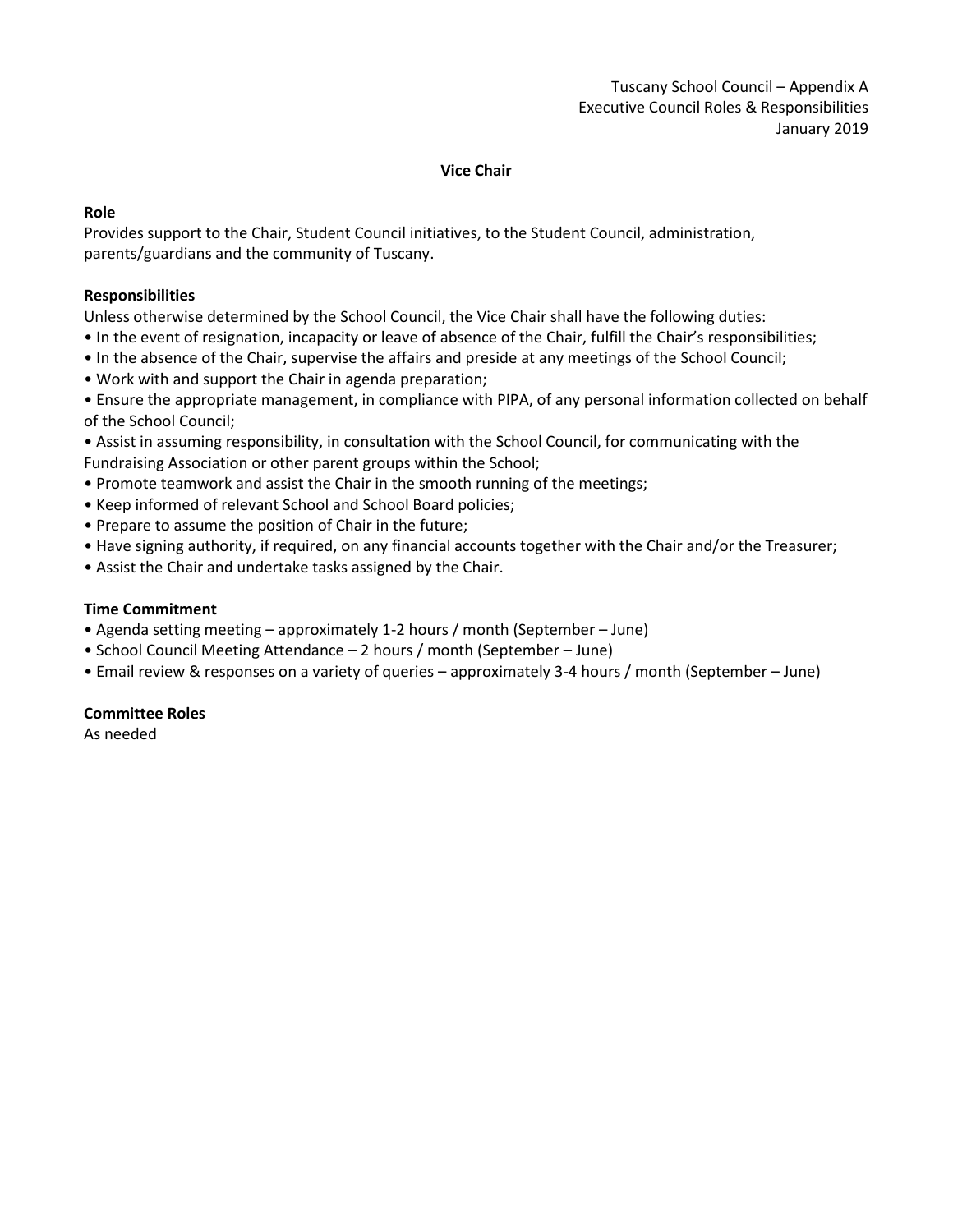### **Secretary**

### **Role**

To act as a recorder at each School Council and Executive Council meeting, to ensure that the minutes are prepared accurately to reflect the directions agreed to at the meeting.

### **Responsibilities**

Unless otherwise determined by the School Council, the Treasurer shall have the following duties:

• Keep minutes, correspondence, records and other School Council documents and ensure that all relevant documents (As per legislation) are available to the public in an accessible location in the School digital form, for a period of 7 years;

• Maintain a dated record, of all of the Members of the School Council, who have knowingly provided their contact information, in compliance with PIPA;

# **Time Commitment**

- School Council Meeting Attendance 2 hours / month (September June)
- Editing and sharing minutes following the meeting 30 min 1 hour
- Other various tasks as required 2-4 hours per year

# **Committee Roles**

As needed

# **Communications Coordinator**

### **Role**

Provides regular, effective communication regarding Student Council initiatives, to the Student Council, administration, parents/guardians and the community of Tuscany.

### **Responsibilities**

Unless otherwise determined by the School Council, the Communications Coordinator shall have the following duties:

• Each month, coordinate and combine all School Council submissions for the School Newsletter into one submission. Requires editing, formatting and some writing.

• Write monthly articles for the Tuscany Sun. Articles are due by the 5th of the month for the following month. Email articles to Elizabeth (editor) at news@tuscanyca.org. Submission content includes updates on current council initiatives and any applicable photographs.

- Assist School Council Chair maintain & update the School Council Facebook page
- On occasion, coordinate surveys through Survey Monkey

### **Time Commitment**

- School Council Meeting Attendance 2 hours / month (September June)
- School Newsletter approximately 1-2 hours / month (September June)
- Community Newsletter Article approximately 1 hour / month (September June)
- Email review & responses on a variety of queries approximately 3-4 hours / month (September June)

### **Committee Roles**

Volunteer Coordinator if applicable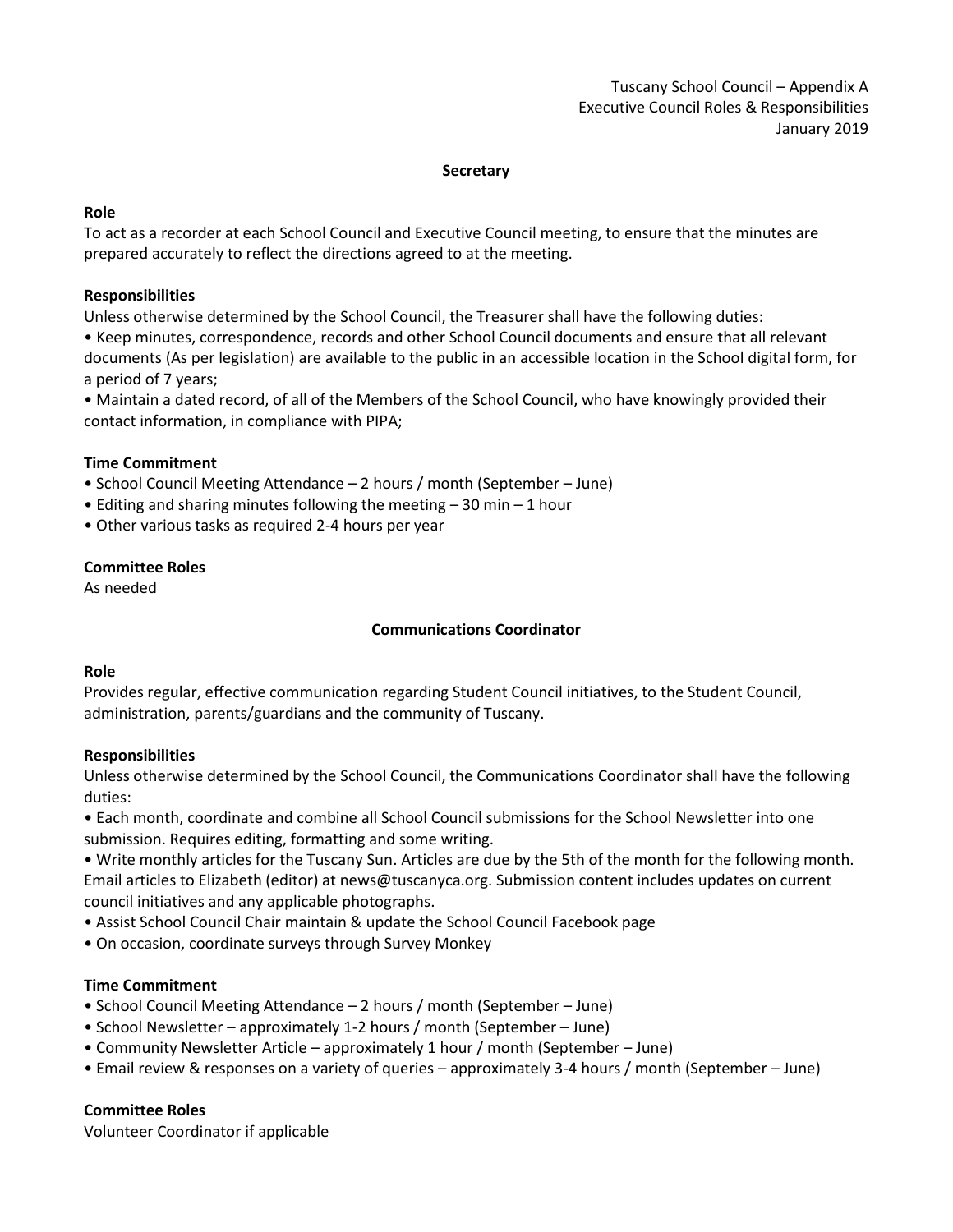#### **Treasurer**

### **Role**

The treasurer typically acts as an information and reference point for the Chair and other committee members; clarifying financial implications of proposals; outline the current financial status; maintain and retrieve relevant documentation.

# **Responsibilities**

Unless otherwise determined by the School Council, the Treasurer shall have the following duties:

• Keep accurate records of all financial transactions; manage bank accounts; set up appropriate systems for book-keeping, payments and deposits.

• Ensure that records are available upon request of the School Board, public or School community;

• Be responsible for the deposits of all monies paid to the School Council in whatever bank, trust company, credit union or treasury branch the School Council may order (We use First Calgary Financial, Crowfoot Branch)

• Have signing authority on any financial accounts together with the Chair and/or Vice Chair; prepare cheques & liaison with Chair or Vice-Chair for cheque signing.

• Present a full, detailed account of receipts and disbursements to the School Council as required by the School Council; prepare any financial statements as requested.

• Oversee and present budgets, accounts and financial statements to the Council, public/parents and School Board. Present reports on the organizations financial position when asked; advise on the financial implications of strategic and operational plans (fundraising).

• Liaise with the Chair, Vice-chair and Fundraising Coordinator in formulating budget at the start of each school year; present revised financial forecast based on actual inflow/ outflow throughout the year.

# **Time Commitment**

• School Council Meeting Attendance – 2 hours / month (September – June)

• 3-5 hours per month depending on which fundraisers are ongoing; requires making deposits to bank during banking hours

# **Committee Roles**

N/A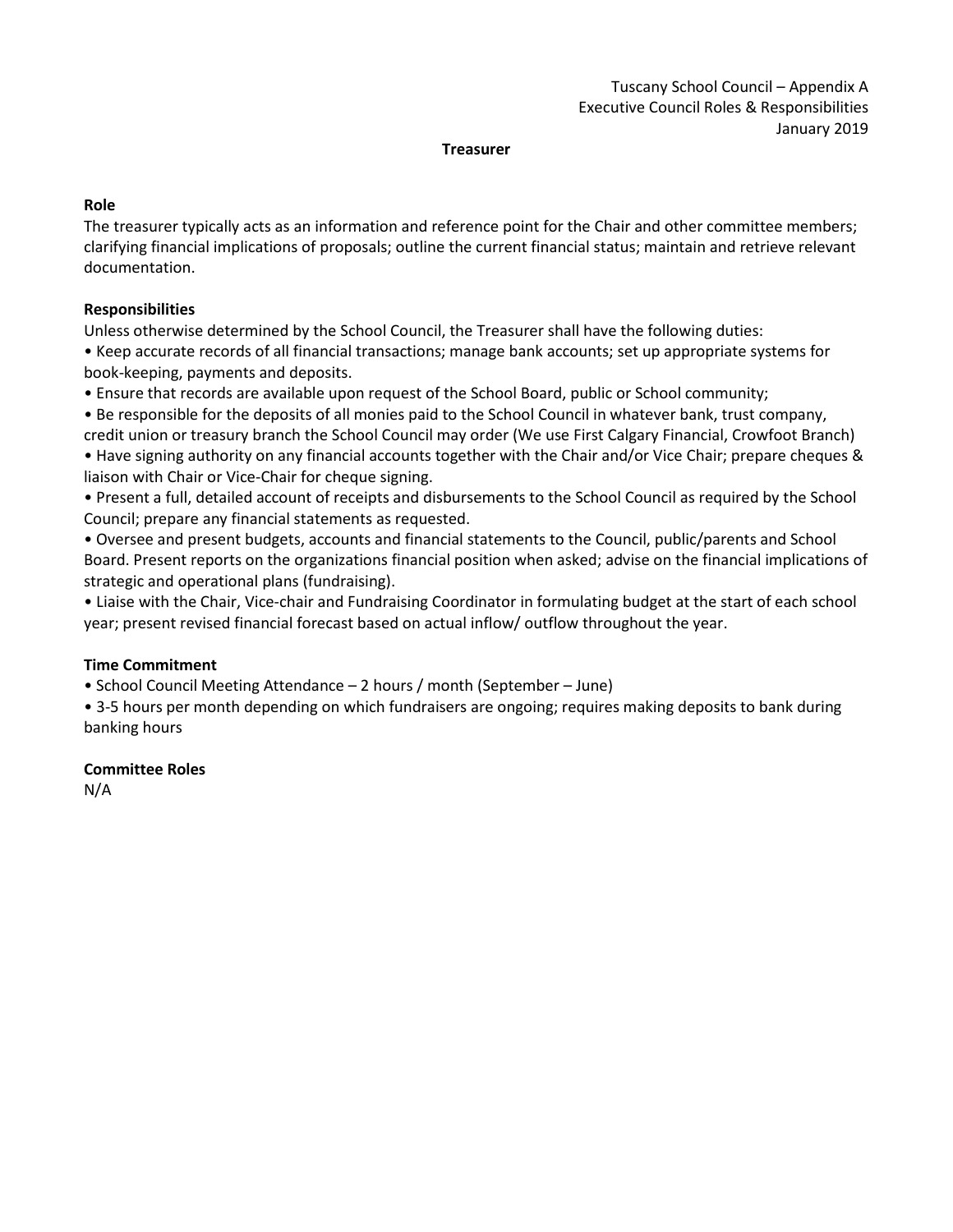### **Fundraising Coordinator**

### **Role**

Works with the school community to raise money to enhance educational materials, student learning and overall experience of the students at Tuscany School.

### **Responsibilities**

Unless otherwise determined by the School Council, the Fundraising Coordinator shall have the following duties:

- Assist the Treasurer when projecting the financial forecast and budget for the upcoming school year;
- Explore future fundraising initiatives and assess past fundraisers;
- Develop/maintain a fundraising team to help coordinate the various fundraisers throughout the year;
- Execute chosen fundraisers and report results back to the School Community;

•Provide any written communication to the Chair regarding fundraisers to be shared via email to the parent community;

- Provide any written communication to the Communications Coordinator regarding fundraisers to be input into the community newspapers and school newsletter;
- Attend monthly School Council Meetings and any other special meeting that may be required by Executive Committee;

# **Time Commitment**

• School Council Meeting Attendance – 2 hours / month (September – June)

• Approximately a couple hours leading into each fundraiser for administration work (photocopying, editing handouts etc.), a few hours spent wrapping up each fundraiser, 10min – 30 min preparing write-ups for the Communications Coordinator and Chair as required.

• Please note that each fundraiser is different the other and they do not all require the same amount of time commitment. The larger the team, the less hours required by each person.

• A couple of hours at the end of the year is spent working with the Treasurer forecasting for the following year.

### **Committee Roles**

As required/available.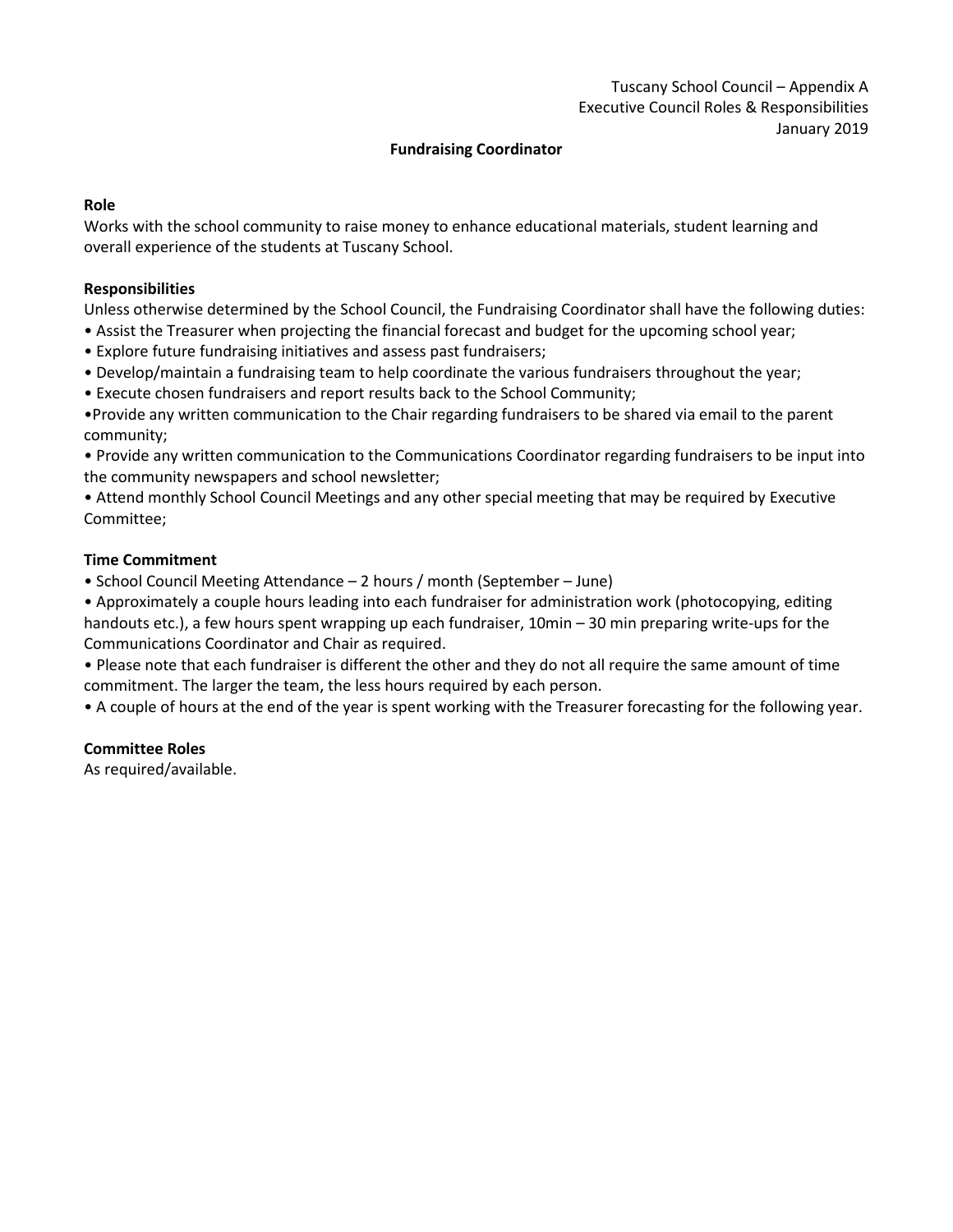### **Special Events Coordinator**

#### **Role**

To organize events for the school year for the students and their families to attend. The events are after hours and the purpose is for families to socialize and students to interact with their peers.

### **Responsibilities**

Unless otherwise determined by the School Council, the Special Events Coordinator shall have the following duties:

• To work with a team to organize 3-5 events for the school year. These events currently include, but are not limited to, Welcome Week events, a Fall/Halloween event, a Spring event and the Year End BBQ.

• Manage the budget for special events

# **Time Commitment**

- School Council Meeting Attendance 2 hours / month (September June)
- Depending on each event the time varies. Usually two one-hour meetings with a team to create new ideas prior to an event. For example, games, crafts, activities.
- Computer time to request gym rentals through the city of Calgary, setting up volunteer lists, invites.
- Create and maintain any required invitations, registration websites/documents and volunteer sign ups. Approximately 1-3 hours.
- Meeting with the school care taker to arrange set up of relevant space (Typically the gym and Gathering Space) one week prior to the event. Approximately 1 hour.
- Managing the registration system and volunteer Sign Up Genius. Approximately 1-2 hours.
- Any required sourcing and organizing of food & beverage, crafts, decorations, etc… This could be 3-7 hours with the assistance of committee members per event.
- •Provide any written communication to the Chair regarding event to be shared via email to the parent community;
- Provide any written communication to the Communications Coordinator regarding events to be input into the community newspapers and school newsletter;
- Manage any communication from parents Could be up to 1 hour.
- Event day set up, execution and tear down is typically 4-6 hours.
- Delegating tasks for your team to assist with.

# **Committee Roles**

Applicable if sub-committees are created.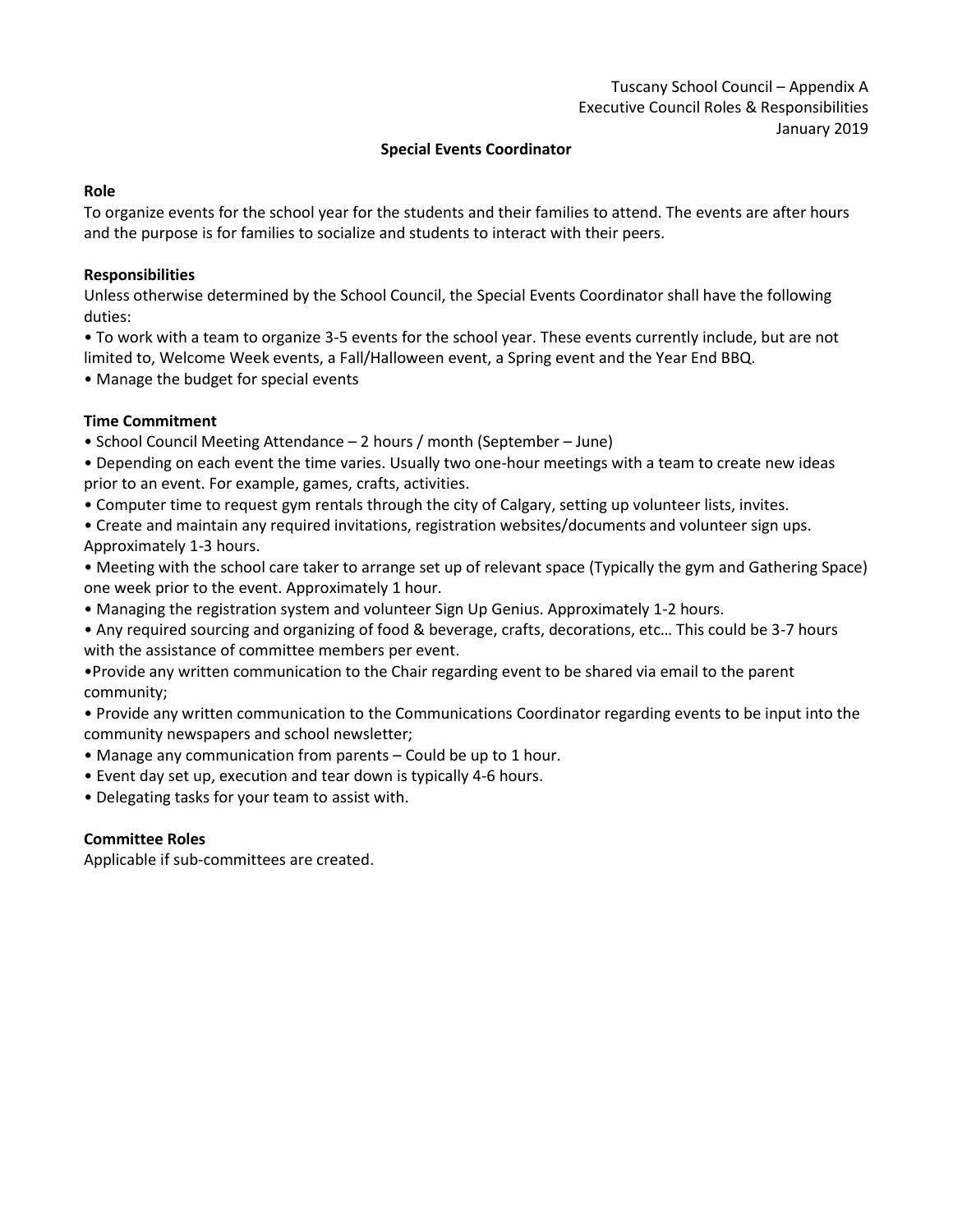# **Key Communicator**

### **Role**

Works to build and enhance a connection between parents of the Tuscany School community and Calgary's public education system. The key communicator will liaise with school councils, enable more informed citizen input, and share information, ideas and concerns as part of a system-wide network of involved parents.

# **Responsibilities**

Unless otherwise determined by the School Council, the Key Communicator shall have the following duties:

• Attend or arrange for an alternate to attend the CBE Council of School Councils (COSC) Meetings on behalf of the school community (generally 4-6 per school year);

• Provide School Council input on educational issues as requested by the CBE (Calgary Board of Education), ASCA (Alberta School Council's Association), and CAPSC (Calgary Association of Parents and School Councils);

• Monitor correspondence from CBE, CAPSC and ASCA and report any pertinent information to the Executive and School Councils. Attend or arrange for an alternate to attend any workshops, seminars, webinars and conference calls that are relevant to the School;

• Manage communications and the flow of information between the CBE Council of School Councils, CAPSC, ASCA and the School Council.

# **Time Commitment**

- School Council Meeting Attendance 2 hours / month (September June)
- Attend CBE COSC meetings (Generally two hours long and held at the CBE offices downtown);
- One hour per month monitoring and relaying communications.

# **Committee Roles**

N/A

# **Spirit Wear Coordinator**

### **Role**

Facilitates the sales and ordering of the Tuscany School Apparel, working to increase the visible spirit with the children for special event days, fun lunch/snack, field trips, etc…

# **Responsibilities**

Unless otherwise determined by the School Council, the Spirit Wear Coordinator shall have the following duties:

- Arrange with spirit wear vendor the apparel to be purchased at the beginning of the school year;
- Arrange for order forms to be sent out to the parent community and pick up orders as need;
- Determine if the apparel should be sold once or twice a school year based on demand;
- •Provide any written communication to the Chair regarding event to be shared via email to the parent community;
- Provide any written communication to the Communications Coordinator regarding events to be input into the community newspapers and school newsletter;
- Sort and send apparel out to the teachers of each classroom for student distribution

# **Time Commitment**

- School Council Meeting Attendance 2 hours / month (September June)
- Work with vendor, order form creation and distribution 1-2 hours
- Sort and send apparel out to the teachers of each classroom for student distribution 1-2 hours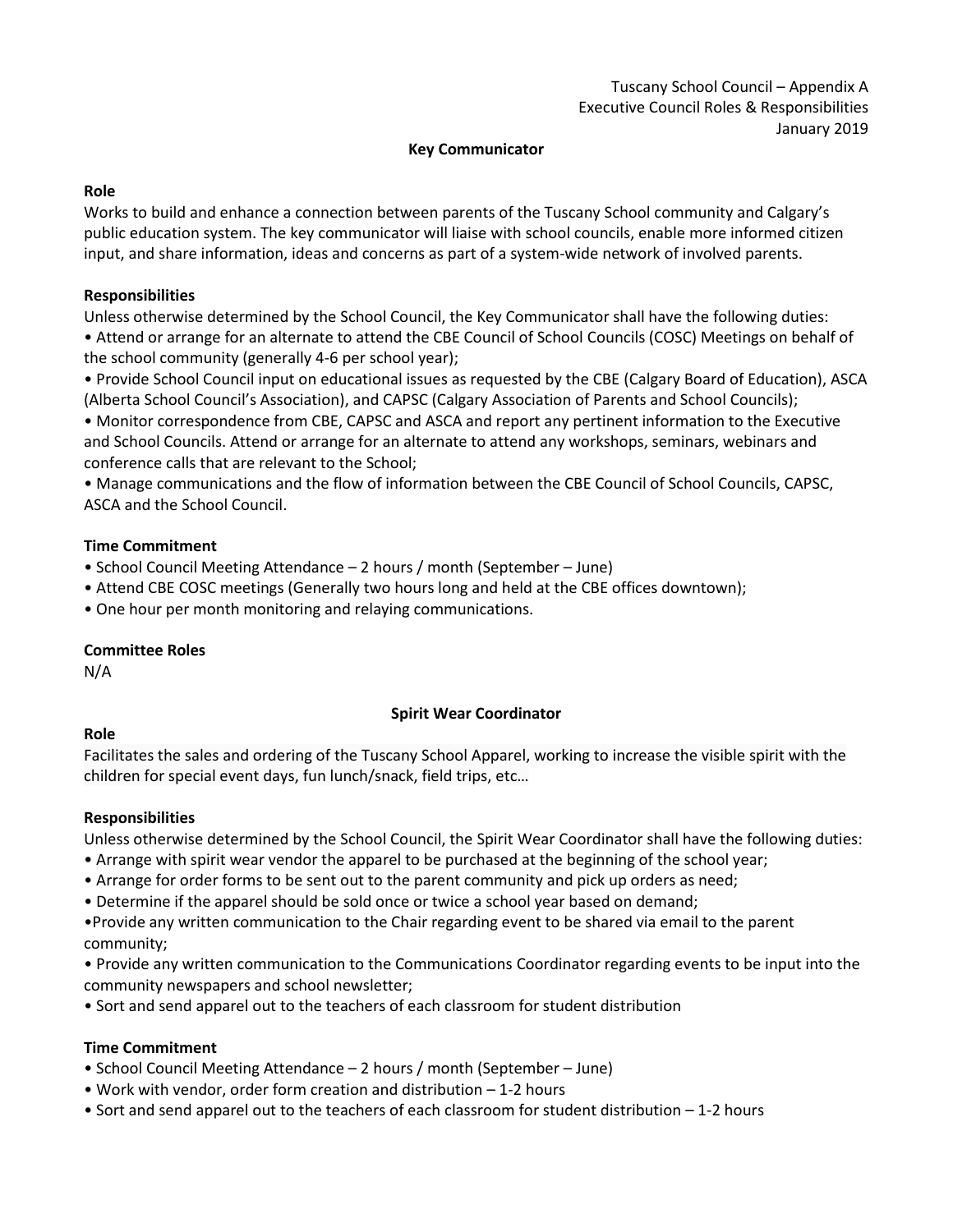# **Fun Lunch Coordinator**

#### **Role**

To organize and provide a Fun Lunch option once a month to the Grade 1 – 4 students

# **Responsibilities**

Unless otherwise determined by the School Council, the Fun Lunch Coordinator shall have the following duties:

- Select vendors and determine menu choices in advance via and with Healthy Hunger;
- Set up Healthy Hunger account by loading teacher and classroom lists and menus;
- Ensure that there are enough volunteers, to help sort and distribute lunches to the classrooms on Fun Lunch days;
- Oversee the receipt of and distribution of lunches on Fun Lunch day;
- •Provide any written communication to the Chair regarding Fun Lunch to be shared via email to the parent community;
- Provide any written communication to the Communications Coordinator regarding Fun Lunch to be input into the community newspapers and school newsletter;
- Communicate with the school care takers about set up and requirements for each Fun Lunch
- Respond to any feedback and suggestions in a professional and timely manner

### **Time Commitment**

- School Council Meeting Attendance 2 hours / month (September June)
- 4-6 hours at the start of the school year: Choose vendors and menus, set up Healthy Hunger account, organize Sign Up Genius for volunteers, draft an information letter for the parents/guardians
- 15-30 minutes writing up reminders for the Chair and Communications Chair to distribute
- 20-30 minutes the weekend before Fun Lunch: Print off distribution lists, order volunteer lunches
- 2 hours once a month: At the school on Fun Lunch day

### **Committee Roles**

• Recommended to have someone who can confidently step into the role should you not be able to be there on

a Fun Lunch day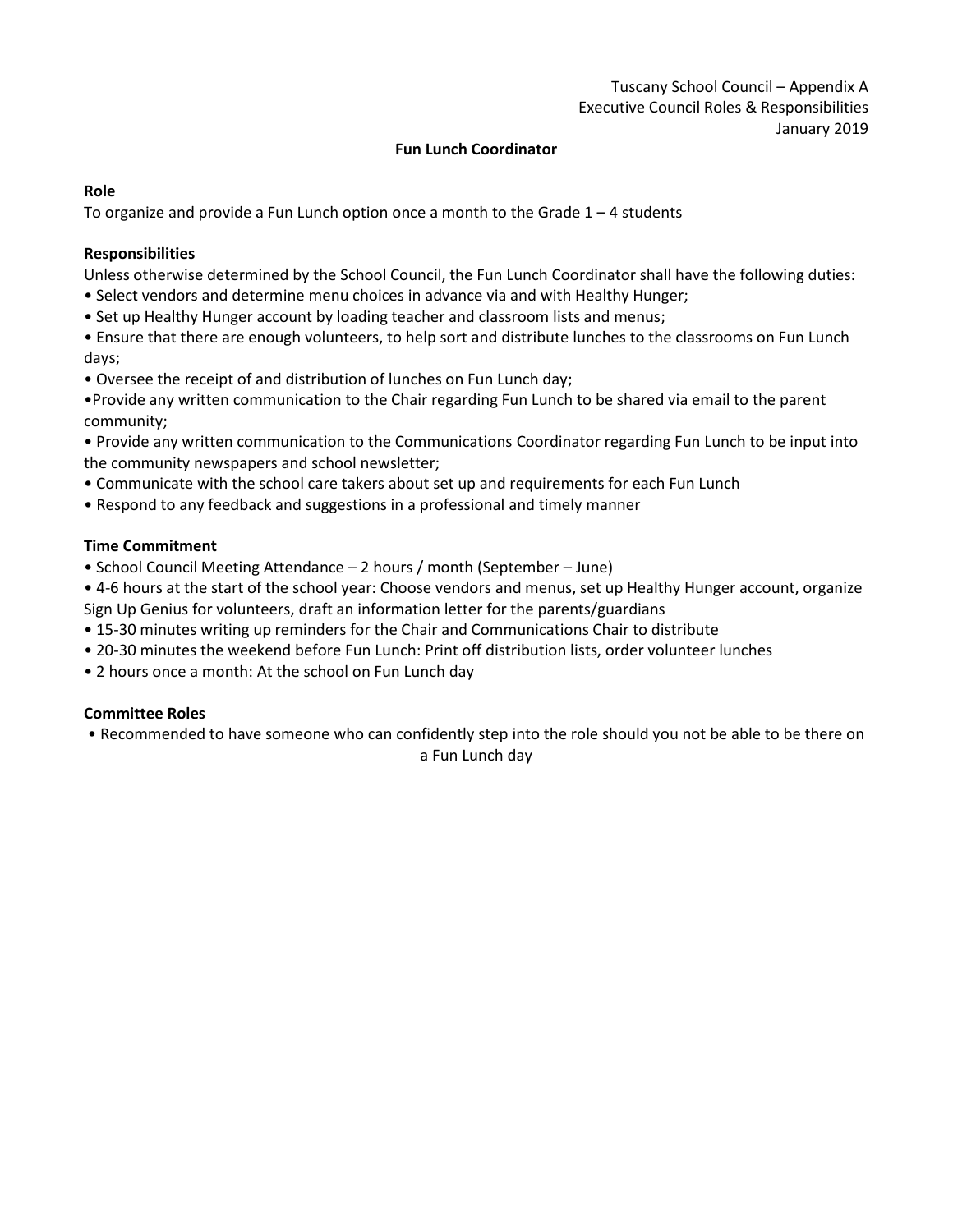### **Fun Snack Coordinator**

#### **Role**

Provide monthly Fun Snack to Kindergarten children.

### **Responsibilities**

Unless otherwise determined by the School Council, the Fun Snack Coordinator shall have the following duties:

• Provide Fun Snack information and payment envelopes to teachers to send home with Kindergarten children at the beginning of the school year;

- Collect payment from Kindergarten parents (pickup from the Tuscany School office)
- Communication with Kindergarten teachers (let them know when Fun Snack is being dropped off; provide a list of children who get alternate Fun Snack due to allergies)
- Purchase school safe Fun Snacks every month.
- Deliver the Fun Snacks to the school.

# **Time Commitment**

- School Council Meeting Attendance 2 hours / month (September June)
- September Approximately 3 hours to collect payment, create student list and record payment
- Monthly 1.5 hours (purchase Fun Snack and drop off at school)

• Fun snack can be dropped off at any time school front doors are open (flexibility for morning or after school drop off)

**NOTE**: Fun Snack Coordinator does not go into the classroom on Fun Snack day, the teachers take care of everything once it is dropped off.

**NOTE:** This is a one-year term, typically held by a Kindergarten parent.

### **Teacher Appreciation Coordinator**

### **Role**

Organize and deliver treats, gifts or tokens of appreciation to the staff of Tuscany School

### **Responsibilities**

Unless otherwise determined by the School Council, the Teacher Appreciation Coordinator shall have the following duties:

- Organize a teacher appreciation event every 1-2 months with the assistance of a committee
- Organize the staff appreciation dinners for interviews 3 times per school year

• Carry this out in a cost-effective way, such as sourcing donations from vendors like Starbucks or Sobeys and/or requesting that committee members make homemade treats.

### **Time Commitment**

- School Council Meeting Attendance 2 hours / month (September June)
- 2-3 hours per month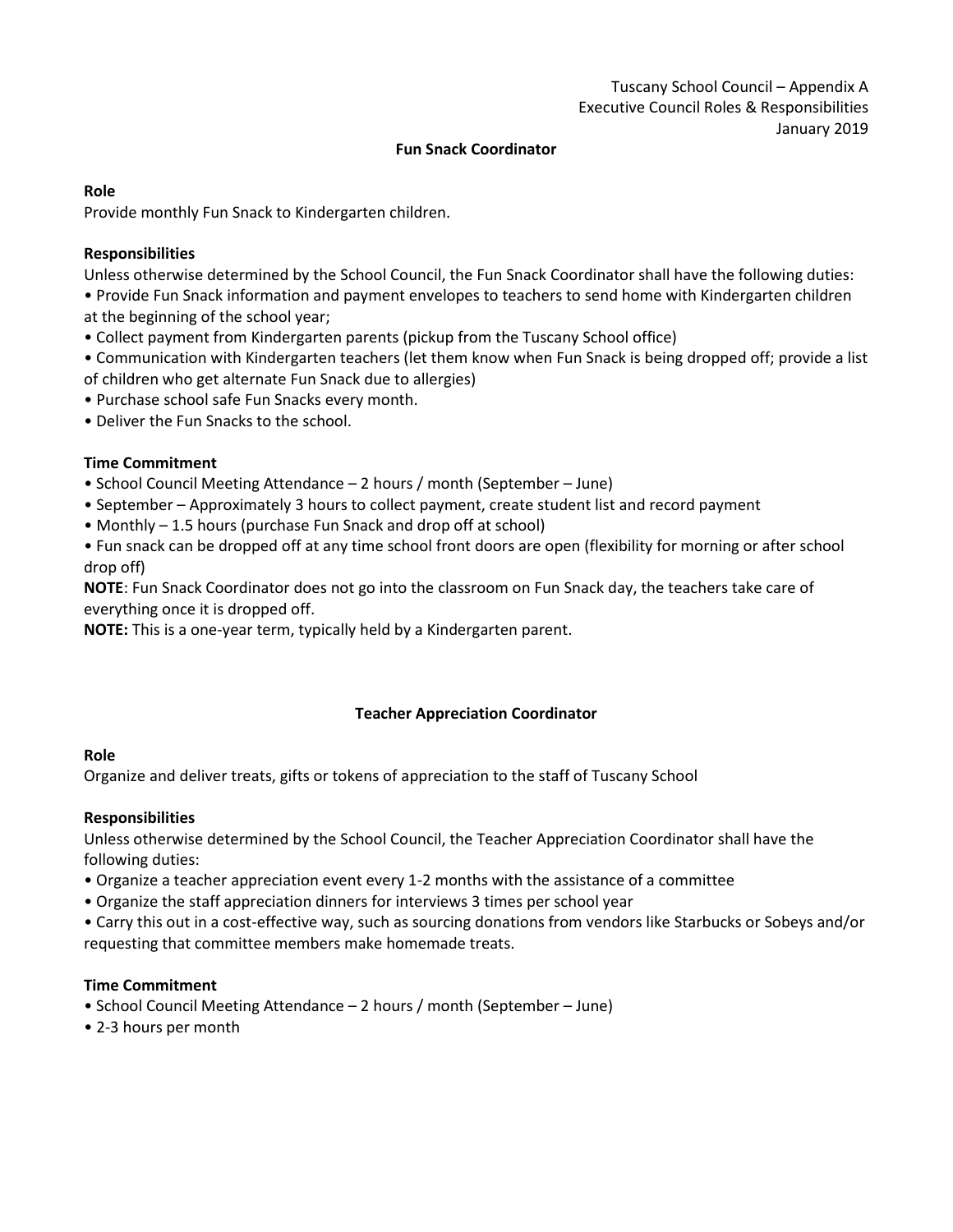# **Naturalization Coordinator**

### **Role**

Oversees and ensures most building, maintenance, and management of council funded initiatives that are land use related.

### **Responsibilities**

Unless otherwise determined by the School Council, the Naturalization Coordinator shall have the following duties:

- Watching the lawn quality and arranging seasonal maintenance, as well problem-solving issues as they arise.
- Collaborating with the staff to help them be able to utilize areas of the yard for learning opportunities.
- Ensure that the integrity of previous projects is maintained as to not lose their value and use.
- Walking around the grounds every month to identify any potential issues.

• Asking council for funding once needs are identified. Obtaining quotes, working within cost restraints, CBE land use restrictions, and other procedures and processes.

• Writing grants when required.

# **Time Commitment**

• School Council Meeting Attendance – 2 hours / month (September – June)

• Variable based on number of projects. Could be 3-6 additional hours per month for coordination and emails depending on what stage projects are at.

### **Committee Roles**

Overall, this role places you as a project manager. You delegate task to other members of the committee as well as do some work yourself.

### **Grade 4 & 5 FI Farewell Coordinator**

### **Role**

Works with a committee to plan the grade 4/5 FI send off at the end of the school year and design the memory book for year end distribution.

### **Responsibilities**

Unless otherwise determined by the School Council, the Grade 4/5 FI Farewell Coordinator shall have the following duties:

- Brainstorm ideas with the committee and school administration for the Grade 4/5 FI Farewell Outing.
- Book venue, source suppliers, donations, etc… for the farewell.
- Confirm date and academic applicability of event theme with School Administration prior to confirming venue.
- Source volunteers as needed to set up, chaperone, etc…
- Determine with the school the payment process for this event. This is CBE regulation dependant.

• Work with Lifetouch to design the memory book, work on submission deadlines, including resourcing candid or group photos from the school, sourcing the principal's message and other applicable additions to the book. Executing the orders (sales) and distributing the books to the students in June of the graduating year.

# **Time Commitment**

- School Council Meeting Attendance 2 hours / month (September June).
- Planning for the event 3-7 hours over the school year and execution of the event at about 6-9 hours.
- Estimating 5 hours over the year for the design and logistics on the memory book.

**NOTE**: This is a one-year term, typically held by a grade 4 or 5 FI parent.